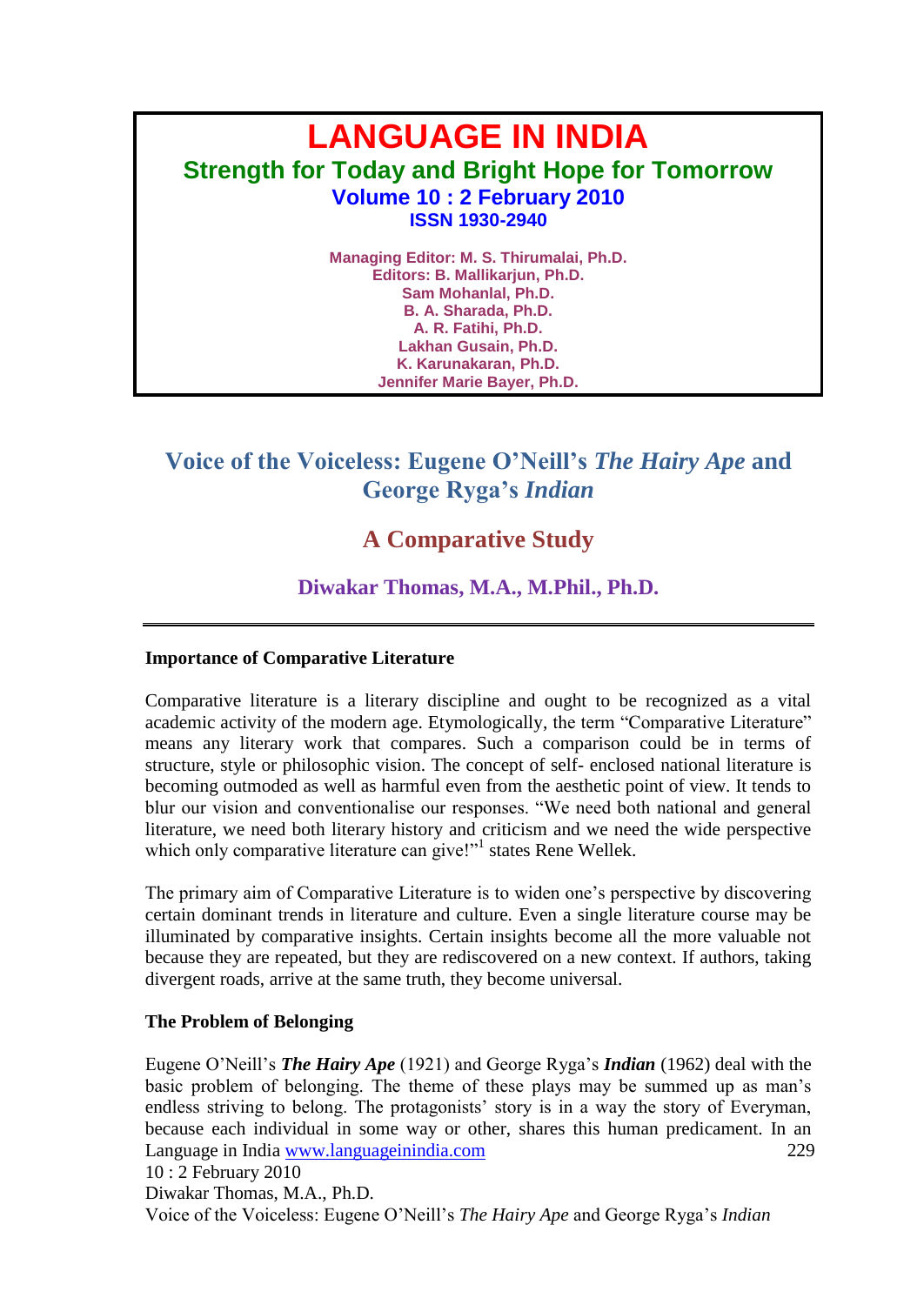interview given in 1932 O' Neill insisted on this saying. "Yank is really your self and myself."<sup>2</sup> Like Yank, the protagonist of the play **Indian,** the nameless Indian is a universal symbol; the name of any oppressed man can be his name.

#### **Some Structural Elements of** *The Hairy Ape*

*The Hairy Ape*, written in eight short and abrupt scenes tells the story of a steamship's super stoker, Yank. He discovers his shortcomings from a chance meeting with one of the passengers, a cultured and wealthy Mildred. He has so far considered himself as the Atlas of the world, but stung by Mildred"s revulsion at his greasy appearance, he leaves his job and goes forth to find a place where he can belong. He decides further to avenge himself on those who have destroyed his self- confidence by their superiority. But Yank finds he cannot even avenge himself on the rich.

Finally in his puzzled despair, he reaches the gorilla"s cage in the zoo and discovers he has no place even in the brute world as the beast crushes and tosses him to the cage, where he dies behind the bars. O'Neill concludes the grim drama with the comment. "And perhaps the Hairy Ape at last belongs."

#### **Problems of Machine Age Becomes the Focus**

A close examination of the play reveals that there is a definite suggestion in the play. It deals with some of the problems which are of the machine age. The actual problem of Yank is not material but psychological. Even though he has a family he is alone. This isolation of the individual is a most serious problem of the present age and it is this that forces itself most daringly on us. Yank does not seek work, what he wants to know in where he belongs<sup>3</sup>.

#### **A Native Dialect**

In the opening scene Yank speaks a dialect grotesquely ungrammatical and more subtly mechanical than that of others. To the other stokers he is the leader, "their most highly developed individual" (P.40). While speaking of the Capitalist class, he asks: "Who makes dis old tub run? Ain"t it us guys? Well den, we belonging, don"t we? We belong and dey don't. dat's all" (P.44).

Yank takes pride in his devotion to the machines claiming, "I' m de ting in coal dat makes it boin; I"m steam and oil for de engines…And I"m that makes iron into steel. And I'm steel –steel! I'm de muscles in steel, de punch behind it! (P.48). His very being is enmeshed in the power and energy of a metal which obviously symbolises the modern industrial world and he has sold his soul to this mechanical devil.

#### **Destruction of Confident Self-Image**

Language in India www.languageinindia.com 230 10 : 2 February 2010 In the Second Scene the confident self-image of Yank is soon destroyed by Mildred, whose father is the President of the Steel Trust. A neurotic poser, she represents a world entirely different from Yank"s. He unexpectedly sees Mildred, the steel heiress in the stoke hole who looks like "a white apparition is the full light from the open furnace

Diwakar Thomas, M.A., Ph.D. Voice of the Voiceless: Eugene O"Neill"s *The Hairy Ape* and George Ryga"s *Indian*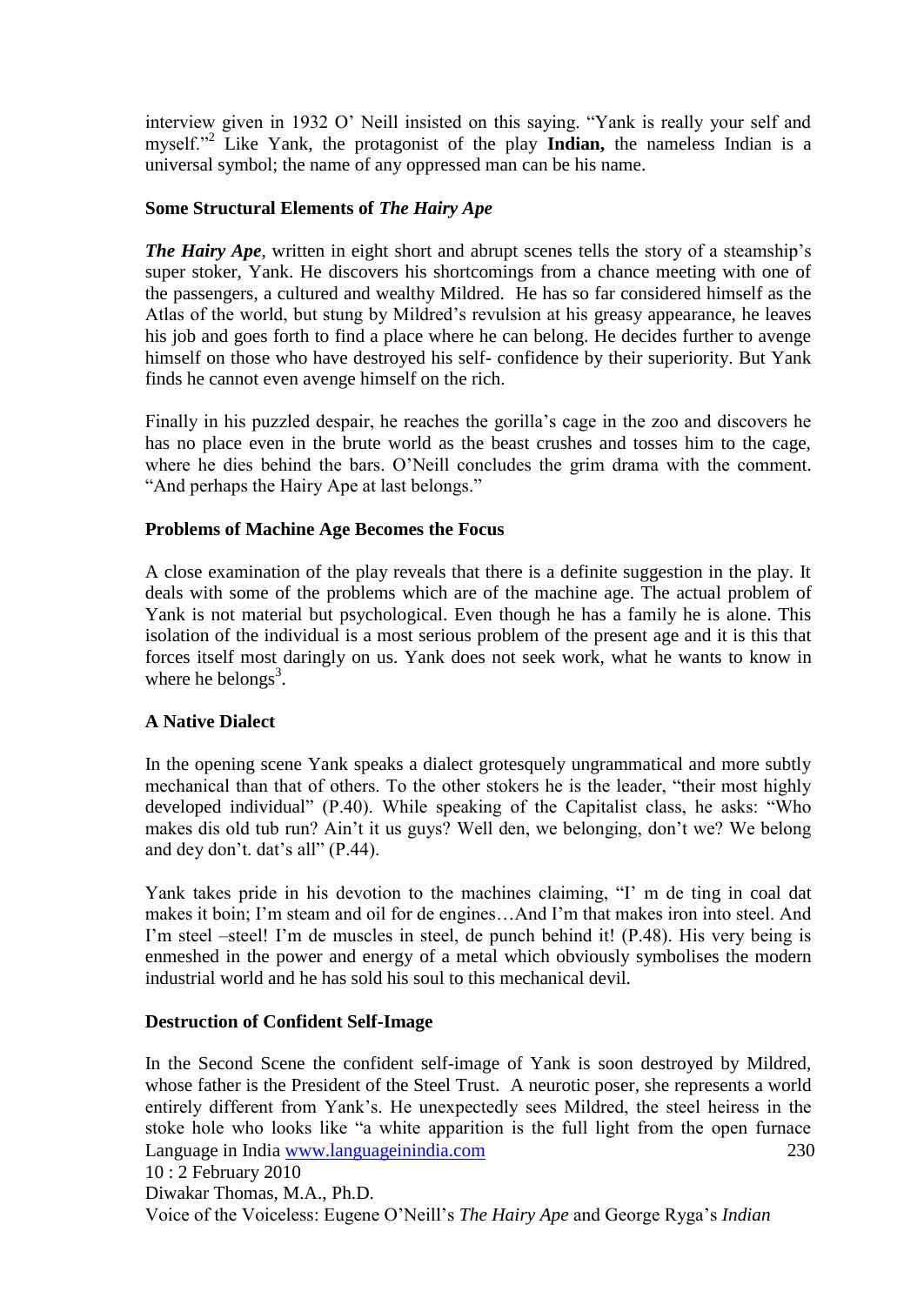doors." (P.58). He glares into her eyes. She is horrified to see the Gorilla like face of Yank and ejaculates, "Take me away! Oh, the filthy beast!"(P.58) and faints.

Yank"s sense of pride receives a rude shock by the contemptuous and derogatory remarks of Mildred. He feels insulted in some unknown fashion in the heart. He feels that the exclamation of Mildred has destroyed the very foundation of his being. No longer does he feel that he "belongs".

#### **A Changed Man Now!**

In the Fourth Scene, Yank is a changed man. He starts to cogitate after Mildred"s insult and is seen "seated forward on a bench in the exact attitude of Rodin"s "The Thinker" (P.59). Travis Bogard observes that the sculpture here has the evolutionary significance of "brutish man attempting to puzzle out the truth of his existence and perhaps to better it.<sup>4</sup> When he hears from Long the purpose of Mildred's visit, he is angry and bursts out that he would blow her brains out and have his revenge on her.

#### **Enacting Revolt – Craving for Social Recognition**

The Fifth Scene takes place three weeks later on a fine Sunday morning on the Fifth Avenue, the locality where the rich people live. The psychological wound of Yank is lacerating, and since it is impossible for him to avenge on Mildred, he decides to revolt against the society which she represents.

His "being" craves for social recognition, but this is a world to which he can never belong, a world which is indifferent to people of his creed and class. Yank who is completely frustrated by their disregard seeks recognition through physical violence. A fat gentleman passes by and Yank lands a terrific blow on his face. The very next moment, alerted by the fat gentleman, he is arrested and clubbed to the pavement and even then the "capitalist class" does not take a look at him.

#### **Prison Cell and Its Significance**

In the next Scene Yank is seen in a prison cell seated again in the position of Rodin"s Thinker. His fellow prisoners tell him that if he wants to get even with Mildred, he should join the organisation known as **I.W.W.** (Industrial Workers of the World) whose members are "jail birds, murderers and cut throats" (P.75).

Yank is released after a month and comes to the office of the **I.W.W.** in order to join the organization. He is welcomed by the Secretary of the organization. In one of his utterances, he tells the Secretary that he would burn and blow up the factory of the steel of Douglases. But Yank is soon disillusioned as the Secretary gives a signal and his men overpower Yank. He is regarded as "stupid" person, "dirty guy," a "rotten agent provocateur" (P.82), a secret service man and a "brainless ape" (P.83). The very next moment he receives several kicks and is thrown out of the office into the narrow cobbled street. With a growl he gets up, sits there, brooding and is convinced that the main source of trouble is not in society, nor in Mildred, but in himself.

Language in India www.languageinindia.com 231 10 : 2 February 2010 Diwakar Thomas, M.A., Ph.D. Voice of the Voiceless: Eugene O"Neill"s *The Hairy Ape* and George Ryga"s *Indian*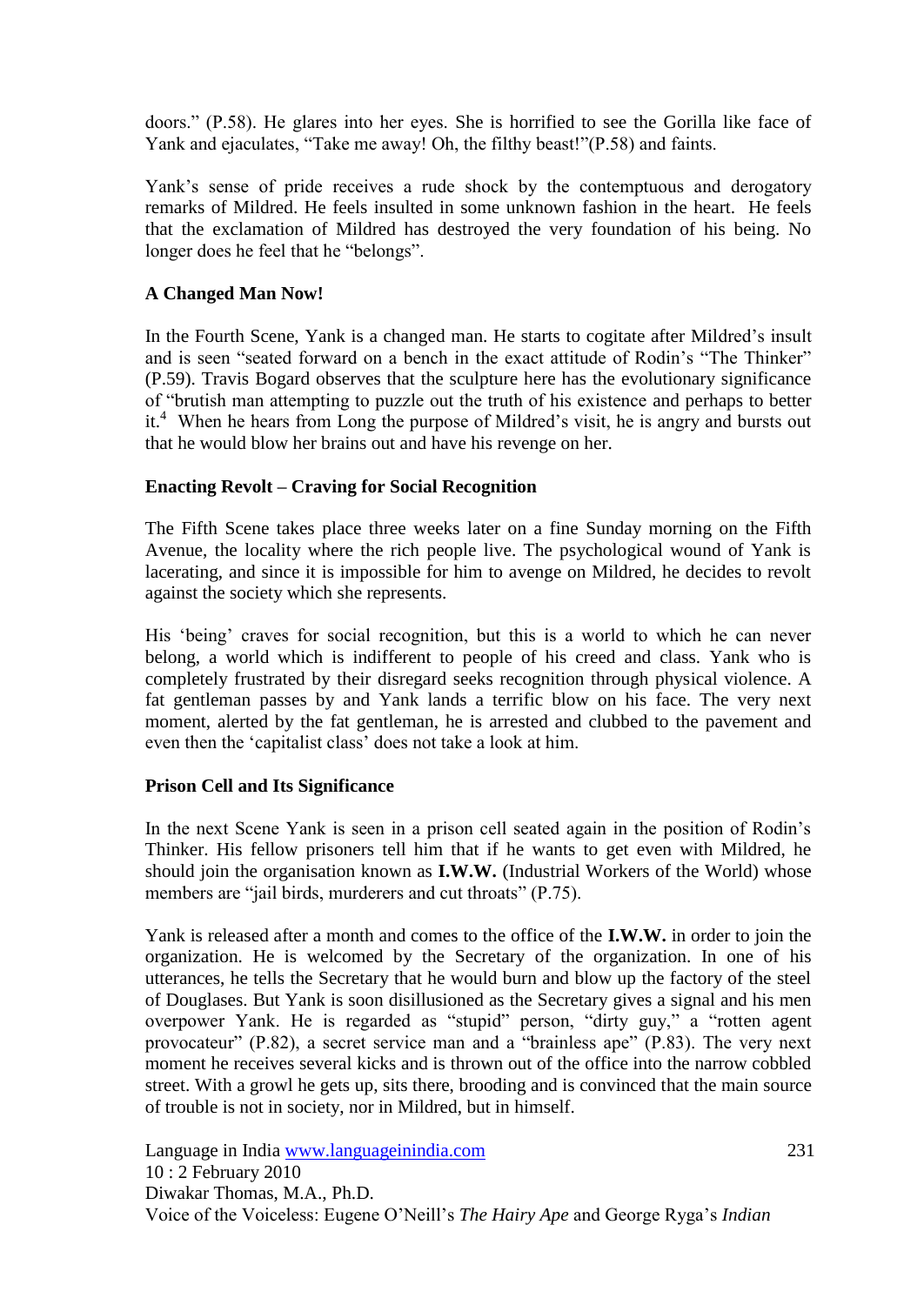#### **Failures Lead to Withdrawal**

Since Yank faces a series of failures, he decides to withdraw, and to surrender to the only self-image with which he thinks he can identify himself – the image of the ape. The last Scene opens in the monkey house at the zoo. The gorilla is seen sitting very much like Rodin's 'Thinker''. He talks to the gorilla which stands up as if to greet him. He regards the gorilla as his own brother, as a member of his own family. "Ain"t we both members of de same club – de Hairy Apes?" (P.85).

#### **Final Effort to Belong to the World**

In his final effort to belong to the world he opens the door of the cage and tries to shake hands with the ape. But the ape seizes him in "a murderous hug' and throws his "crushed" body" in the cage and "shuffles off menacingly into the darkness" (P.87), "a symbolical warning for negligent socity."<sup>5</sup> As Yank dies, he mutters painfully that even the gorilla does not think that he belongs. Bewildered and in deep despair he questions: "Christ, where do I get off at? Where do I fit in ?... In de cage, huh? ... Ladies and gents, step forward and take a slant at de one and only –…. One and original – Hairy Ape from the wilds of  $-$  " (PP87-88). Saying this he dies in the cage and the author comments that now, perhaps, "the Hairy Ape at last belongs." (P.88).

#### *Indian*

Shifting to Canadian scene, it is seen that the non-native George Ryga"s landmark play *Indian* discusses in detail the plight of the Indians on and of the reserves. It is based on Ryga"s own experience when he recuperated from a bout of pneumonia by working alongside Creek Indians on his father"s Alberta farm. Ryga was born in Deep Creek, Alberta in 1932 and he recalls that the Indians referred to themselves as "breeds" for somehow they got the notion that mixed blood was superior to the original article. They were transient labourers, gay, naïve, open-hearted to the verge of being self- destructive. When they worked, their pace was fiendish. So were the excess –fighting, drinking, gambling and women.<sup>6</sup>

Ryga in an interview<sup>7</sup> admits that "Indian is the only play I can look back on over all these years that I would not write any differently". Commenting on the form of the play Ryga admits that he had seen Albee"s **The Zoo Story** on television and was influenced by him. It should be stated that of all his plays only *Indian* employs a specifically prairie milieu<sup>"8</sup>

*Indian* is short. It is a one-act play and is about an identity crisis in a young Cree Indian labourer. The Indian is seen as "drunken, undependable and lazy"- the sins white society historically attribute to them. The action confines itself to one extended scene (landscape a "flat, grey. Stark, non-country) in which the Indian is harassed by his bossman, Watson, and later by a nameless Indian Affairs Agent. The Agent does not have the clear-cut malignancy of Watson the bossman. He is just an average well meaning white liberal. However he finds his ethics severely abused when the Indian tells him how after his brother had been critically injured by a cave-in while digging the clay pit, he (the Indian) performed a mercy killing.

Language in India www.languageinindia.com 232 10 : 2 February 2010

Diwakar Thomas, M.A., Ph.D.

Voice of the Voiceless: Eugene O"Neill"s *The Hairy Ape* and George Ryga"s *Indian*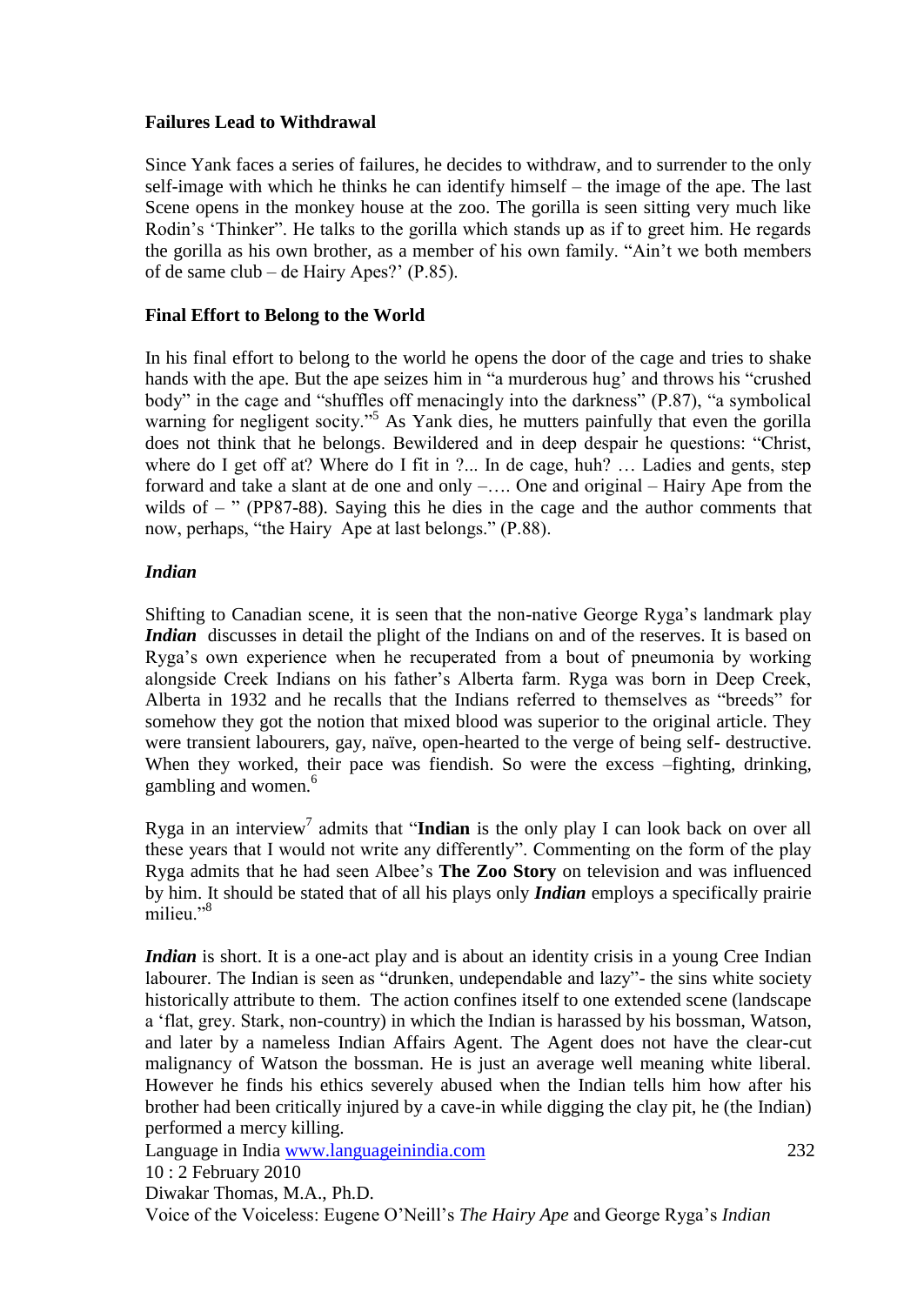Ryga here shows very subtly the white society"s refusal to recognize the humanity and the despair of a degraded and dehumanized people. At the end, the Agent flees the scene, his car driving dust across the state, and the Indian is left driving his hammer at the head of a post, an indicator of what he would like to do the white "sementos," the soul trader's of the world<sup>9</sup>.

#### **The Central Fact of Personal Despair**

The crux of the play is its attempt to understand the puzzling character of the Indian. Ryga tries to draw the audience into the Indian"s experience and thought process. At first, from the outside, the Indian seems like a racist cliche: lazy drunken and dangerously moody, changing quickly to nihilistic violence. But with the movement from the employer Watson to the Indian Agent, we are drawn gradually into the Indian"s experience.

All his behaviour is revealed from the central fact of personal despair, expressed in his speech at the end:

> I never been anybody. I not just dead…. I never live at all. What is matter? What anything matter, sementos? (P.32)

which, in turn, summarises the wider racial despair of "All Indians same-nobody." (P.32).

From this centre springs his feeling that white society is merely the Indian"s prison.

#### **Religious Despair: Traditional Religion is of No Help**

In exposing this despair Ryga also brings in the religious despair. The traditional religion is no help to the Indian. "But Jesus Christ not hear my brother" (P.24). He tells despairingly to the Agent about his trapped brother in the well.

"Ours is a civilized country…" (P.30) says the Agent in the play. But in the so called civilized country, some people are being prejudiced and discriminated just because the colour of the skin happens to be black or brown. They are segregated from the white people just because they belong to different ethnic group whose culture, language and food are different from those of the white people. The Agent's encounter with the Indian vividly dramatizes the insurmountable cultural differences between them.

#### **Why Just Indian?**

Language in India www.languageinindia.com 233 Ryga titles his play as *Indian*, omitting the article and the nameless Indian becomes a universal symbol. He is **Everyman**. Through him Ryga expresses his concern for the oppressed minority all over the world. The Indian has no identity of his own; yet he can be identified with all suffering men. When demanded of his name by the agent the Indian replies, " Mebee I forget…. Mebbe I got no name at all." (P. 16). Later he questions the

```
10 : 2 February 2010
```
Diwakar Thomas, M.A., Ph.D.

Voice of the Voiceless: Eugene O"Neill"s *The Hairy Ape* and George Ryga"s *Indian*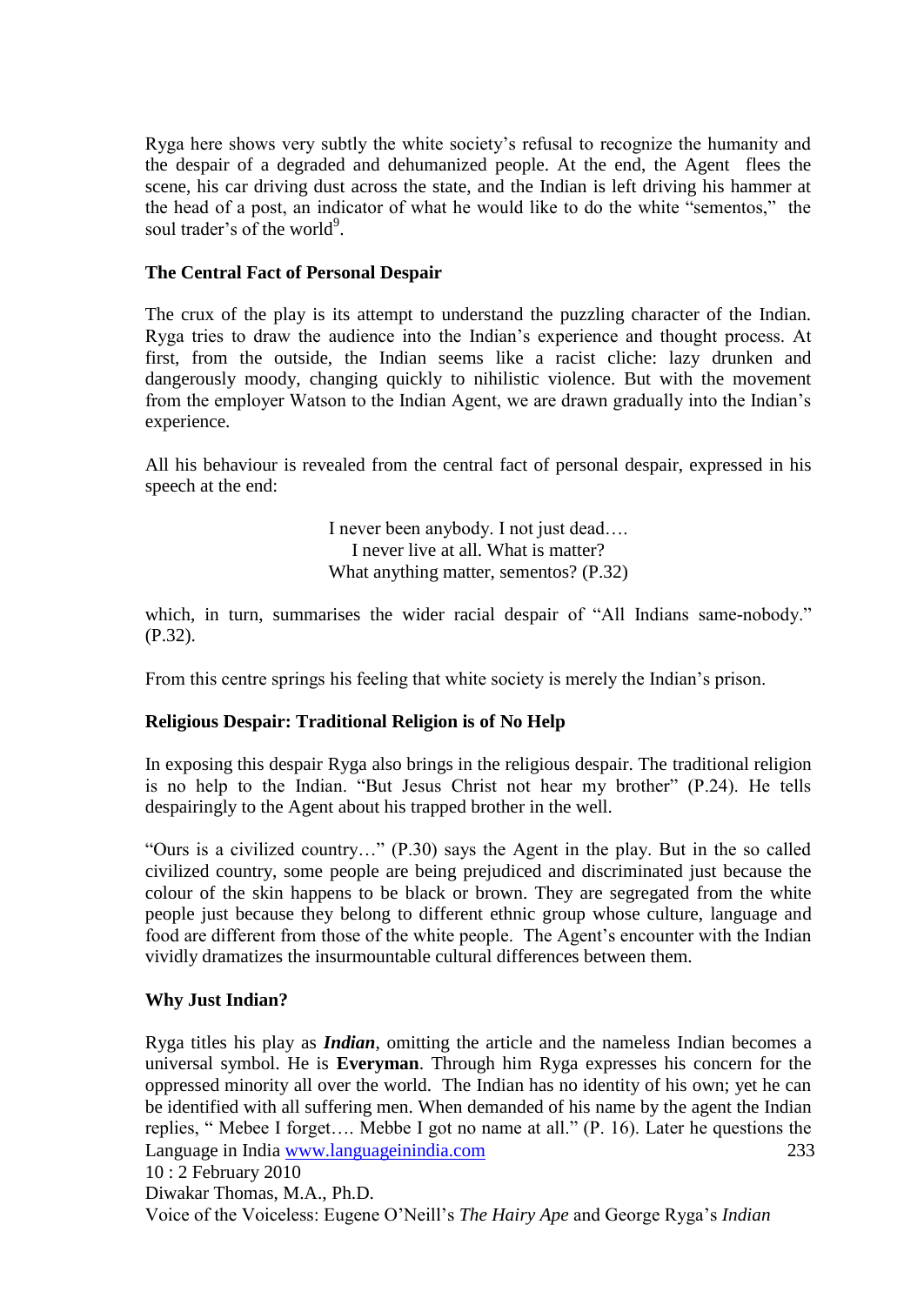Agent, "How many of us got birth certificates to give us name an' age on reserve?" (P.20). According to Albert Glapp, "Names and birth certificates do not mean anything to him…. Some of them are given individual names only later in their lives as rewards for special achievements"<sup>10</sup> (P.101).

#### **A Stimulating Comparison**

A Comparative Study of *The Hairy Ape* and *Indian* has been rewarding. Each play has thrown light on the other. Both Yank and Indian stand for Everyman, for what happens to both in the plays is happening to millions in the modern world. Both undergo a plethora of suffering and fall a prey to despair. Both suffer from identity crisis. Both are oppressed by the dominant "white society."

Mildred Douglas symbolizes the rich capitalist class and can be compared to Watson who represents the dominant white society. The confrontation of Mildred and Yank symbolizes the modern class conflict, the confrontation of the rich capitalist class and the proletariat. Watson, the white employer of the Indian treats his labourer like an irresponsible child and he threatens the Indian to make him work.

Like O'Neill's ordinary stoker Yank, the Indian is an ordinary labourer. Both are crippled emotionally, if not physically, and the very intensity of their suffering ennobles and exalts them.

While *The Hairy Ape* has made use of expressionistic method, *Indian* is a realistic play– in event, dialogue and setting. From a thematic perspective the dramatists fight for the cause of the oppressed and that is the unifying theme which brings the American play and the English Canadian play for a discussion, thereby evolving a concept of universal literature. Thus a study of these plays exposes a universal truth – namely, whether they are in America or in Canada the underdogs have to suffer.

#### **Notes**

- 1. Rene Wellek, "Name and Nature of Comparative Literatuer" **Discriminations : Further concepts of criticism** (London : Yale University Press, 1970), P.36.
- 2. Frederick I. Carpenter, **Eugune O'Neill.** (Newyork: Twayne Publishers, 1964), P.100.
- 3. Jospeh Wood Krutch, **Nine Plays by Eugene O'Neill** (1941:rpt. New York: the Modern Library, 1959). Further page references for **The Hairy Ape** are from this text.
- 4. Travin Bogard, **Contour in Time** (New York: Oxford University Press 1972), P.246.
- 5. Clifford Lecch, **O'Neill** (London: Oliver and Boyd, 1966), P.42.
- 6. Quoted by Ryga in **George Ryga**: **The Ecstasy of Rita Joe and Other Plays** (Toronto: General Paperbacks, 1991), P.XI. Further page references for Indian are from this text.

Language in India www.languageinindia.com 234 10 : 2 February 2010 Diwakar Thomas, M.A., Ph.D. Voice of the Voiceless: Eugene O"Neill"s *The Hairy Ape* and George Ryga"s *Indian*